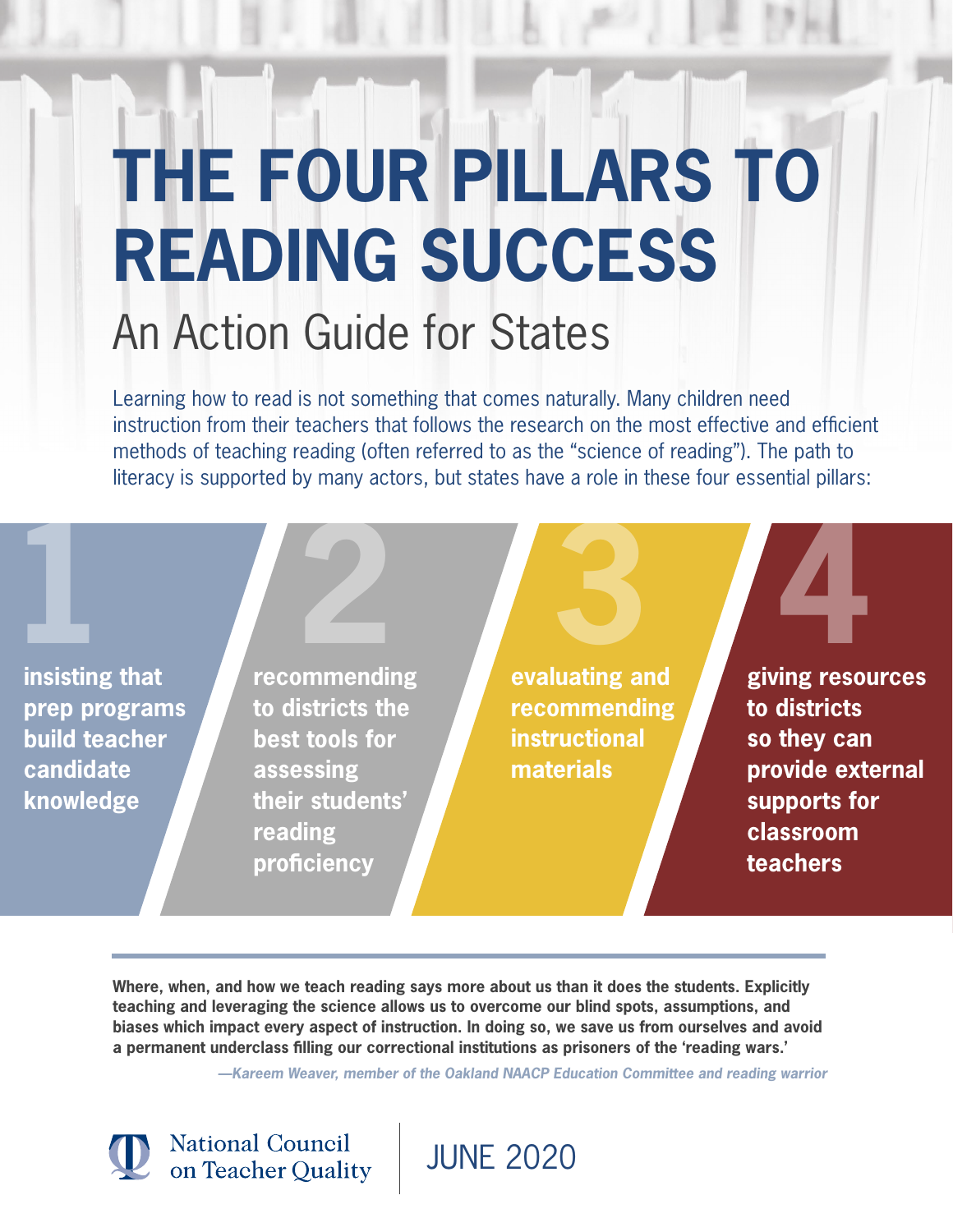

### **Insisting that prep programs build teacher candidate knowledge.**

It is this pillar where states can make the most progress, as states have such clear oversight over teacher preparation programs through their program approval process, as well as by means of licensing tests.

- Before PK-5 and special education teacher candidates enter the classroom, ensure that they have essential knowledge needed (as defined below) to teach children both how to read and how to read to learn.
- As a condition of teacher preparation program approval, require that the reading courses for aspiring PK-5 teachers, including special education teachers, cover the knowledge and skills teachers should have mastered.

**AVOID any program that includes drawing shapes around words, making alphabetic word walls, teaching the "cueing systems" approach of appealing to context to guess at unknown words, or that does not follow a clear scope and sequence where one skill is built upon another.**

 **—Louisa Moats**

## **What every elementary teacher should learn about reading instruction**

This list highlights essential aspects of reading instruction, but is not intended to convey the breadth and depth of content that new teachers should have received in the course of their pre-service preparation. Much of the referenced practice can occur in classroom simulations.

- **1** Understanding the foundational skills of literacy that produce the highest yield of successful readers, progressing from phonemic awareness to phonics, with ample assignments and practice in how to develop each skill in new readers.
- **2** Appreciating the time and attention required to develop students' fluency skills throughout the elementary grades in order to read text effortlessly, automatically, and, not to be overlooked, with expression, all of which are important for comprehension.
- **3** Knowing the differences between systematic, explicit instruction and implicit, less directed instruction; when and how to use each; as well as the hallmark signs of classroom practices that are aligned with research-based reading instruction (e.g., encouraging students to try to sound out unknown words) and the hallmark signs of practices that are not research-based (e.g., using context or pictures to make a guess when reading words).
- **4** Practicing how to administer and interpret the many ways to assess students' progress in reading, and then learning how to act upon the results appropriately, particularly for students who struggle to read, including those who may have dyslexia.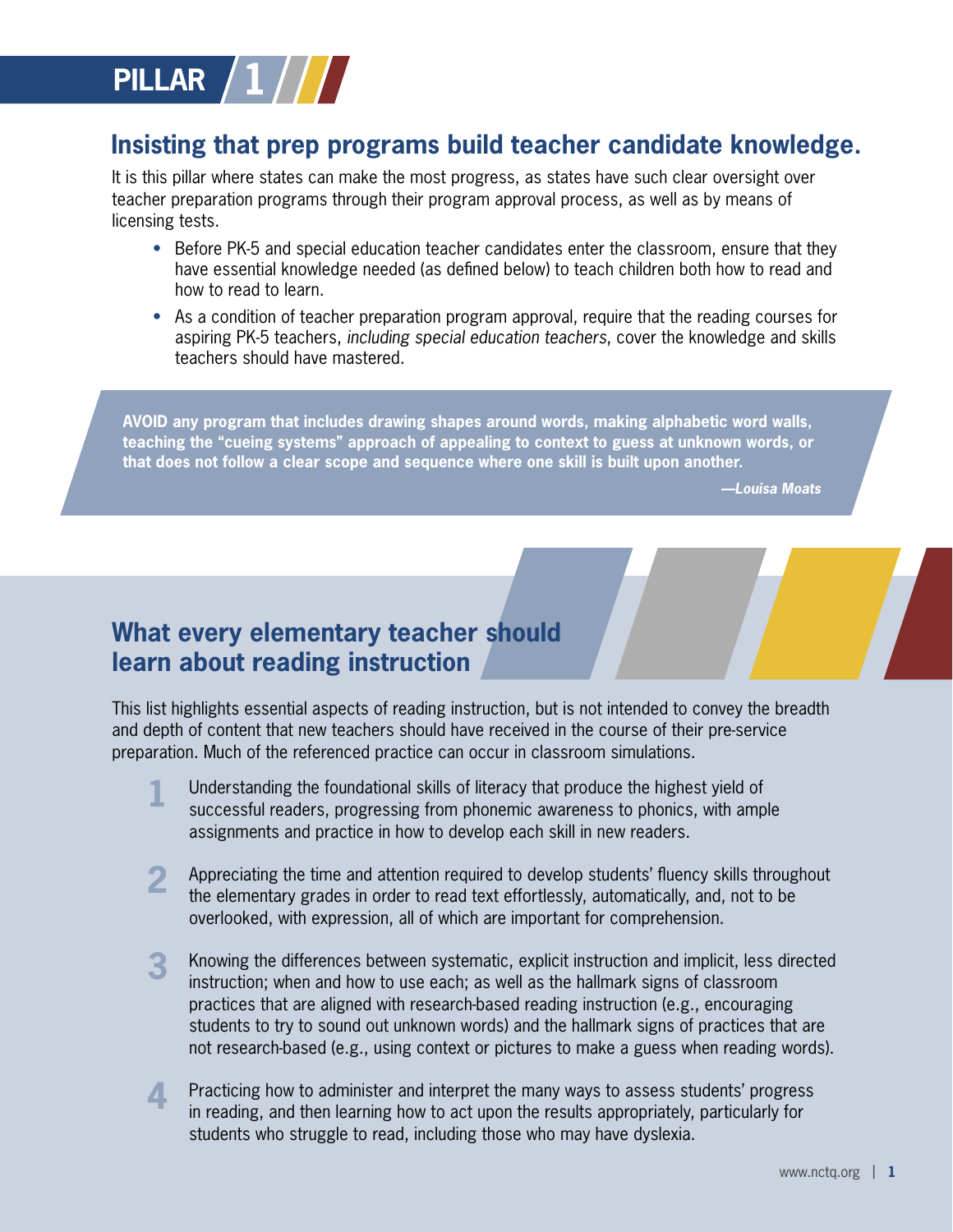- **5** Learning about both the effective and less effective ways to build vocabulary; and using word-learning strategies to decipher meanings of unfamiliar words through the use of context, the meanings of word parts, and appropriate dictionary use. Many languages, such as Spanish, are connected to English through their word origins. Studying the morphology, or structure, of words can help English learners identify cognates (words that are the same or similar in both English and their first language), making it easier for them to build their English vocabulary.
- **6** Understanding why accurate spelling and writing skills are important for equipping students to become better readers and critical thinkers, and what appropriate grade-level progression in each looks like.
- **7** Practicing leading high-quality discussions in actual classrooms or in settings designed to simulate an actual classroom, and an understanding of the components needed to have a high quality discussion.
- **8** Understanding research-based comprehension strategies described in the IES Practice Guides (as well as common strategies to avoid because they are not research-based), and their limitations, in that taught once, they do not need to be retaught year after year as many curricula expect, only practiced with increasingly complex texts.
- **9** Acquiring rudimentary knowledge in assessing the difficulty of a text, both from linguistic and content standpoints; learning how best to teach complex texts in actual classrooms and simulated practice.
- **10** Engaging with children's literature from a variety of cultures to curate selections purposefully, engendering in students a love for good stories, a habit of recreational reading, and an appreciation for a variety of cultures.
- 11 Understanding the importance of building students' broad academic knowledge through generous exposure to expository, non-fiction texts, in that it strengthens their vocabulary, reading comprehension, and critical thinking skills, including learning to be smart consumers of information.
- **12** Understanding the structure of the English language, including its speech sounds, spelling system, sentence patterns, and ways texts are organized.
- **13** Not to be overlooked, ensuring that teachers acquire their own broad academic knowledge, specifically in topics common to elementary curricula for social studies, science, and the arts. It is in the state's interest to assess all of this fundamentally necessary knowledge as a condition of teacher licensure.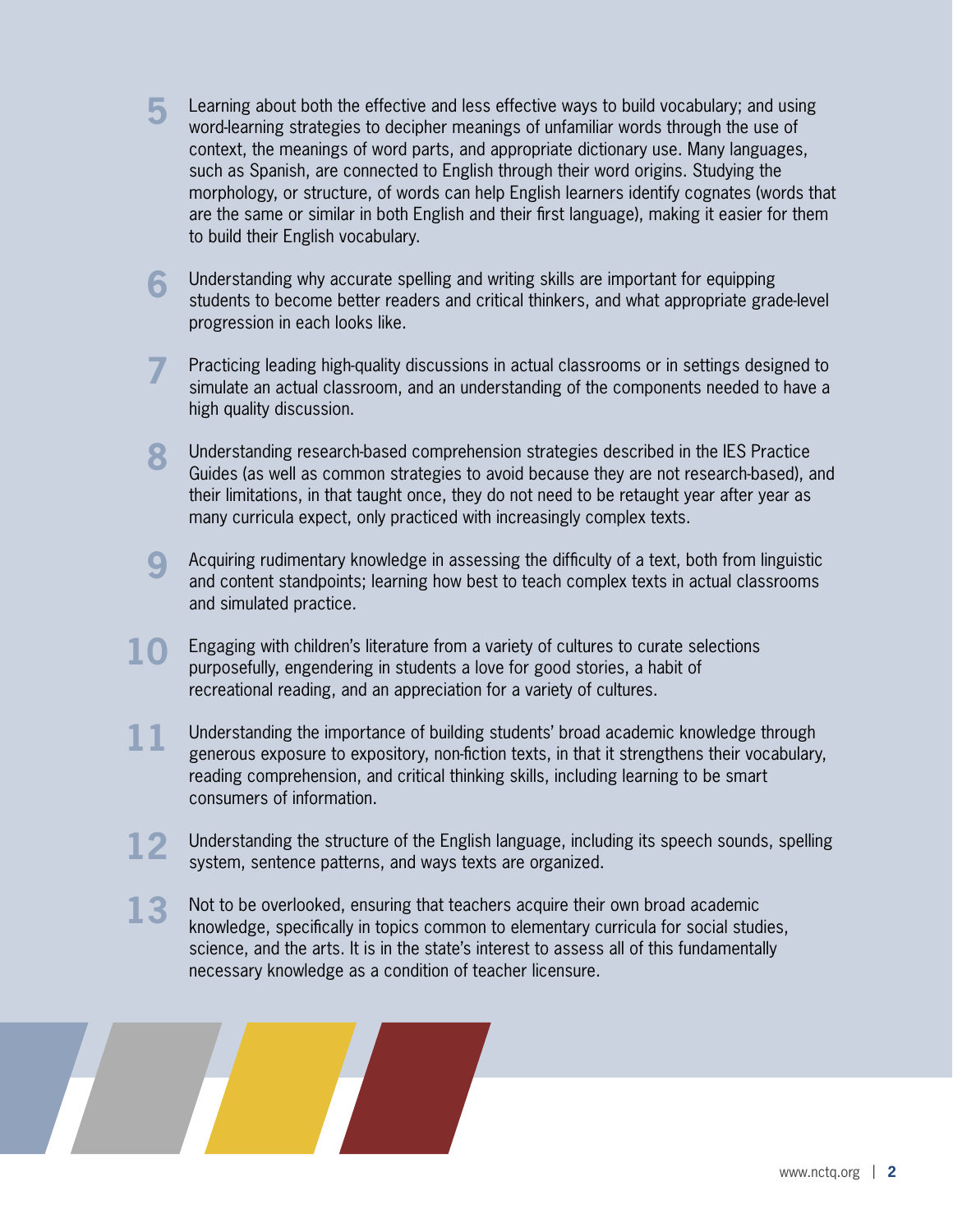#### **What states can do for teacher educators who teach reading instruction**

- Help teacher preparation programs 'own' the importance of teaching reading. Discourage the use of 'test cramming' materials in lieu of altering their coursework. In addition, states should publish teacher preparation programs' first time pass rates of their candidates on a respected test of reading instruction (see below).
- For teacher educators whose own advanced degrees likely did not address the science of reading, provide the funds and training to fill those knowledge gaps. Even consider requiring program faculty teaching reading to achieve an exemplary score on a respected reading test (see below).

#### **Tests that do a good job measuring teacher knowledge of reading instruction**

**Certification Examinations for Oklahoma Educators (CEOE): Elementary Education Subtest I, Oklahoma**

**Foundations of Reading**

**Indiana CORE Assessment Early Childhood Generalist test**

**Indiana CORE Elementary Education Generalist Test**

**Indiana CORE Exceptional Needs- Mild Intervention: Reading Instruction**

**KPEERI (Center for Effective Reading Instruction)**

**Massachusetts Tests for Educator Licensure (MTEL) Foundations of Reading test**

**Minnesota Teacher Licensure Examinations (MTLE) Early Childhood Education**

**Minnesota Teacher Licensure Examinations (MTLE) Elementary Education test, Subtest I** **Minnesota Teacher Licensure Examinations (MTLE) Special Education Core Skills (Birth to Age 21)**

**National Evaluations Series Elementary Education Subtest I**

**Pennsylvania Educator Certification Test (PECT) PreK-4**

**Praxis Reading for Virginia Educators (5306)**

**Praxis Teaching Reading: Elementary Education (5204)**

**Praxis Teaching Reading: Elementary Education (5205)**

**RICA (Reading Instruction Competence Assessment), California**

**Texas Educator Certification Examination, Science of Teaching Reading (293) (scheduled January 1, 2021)**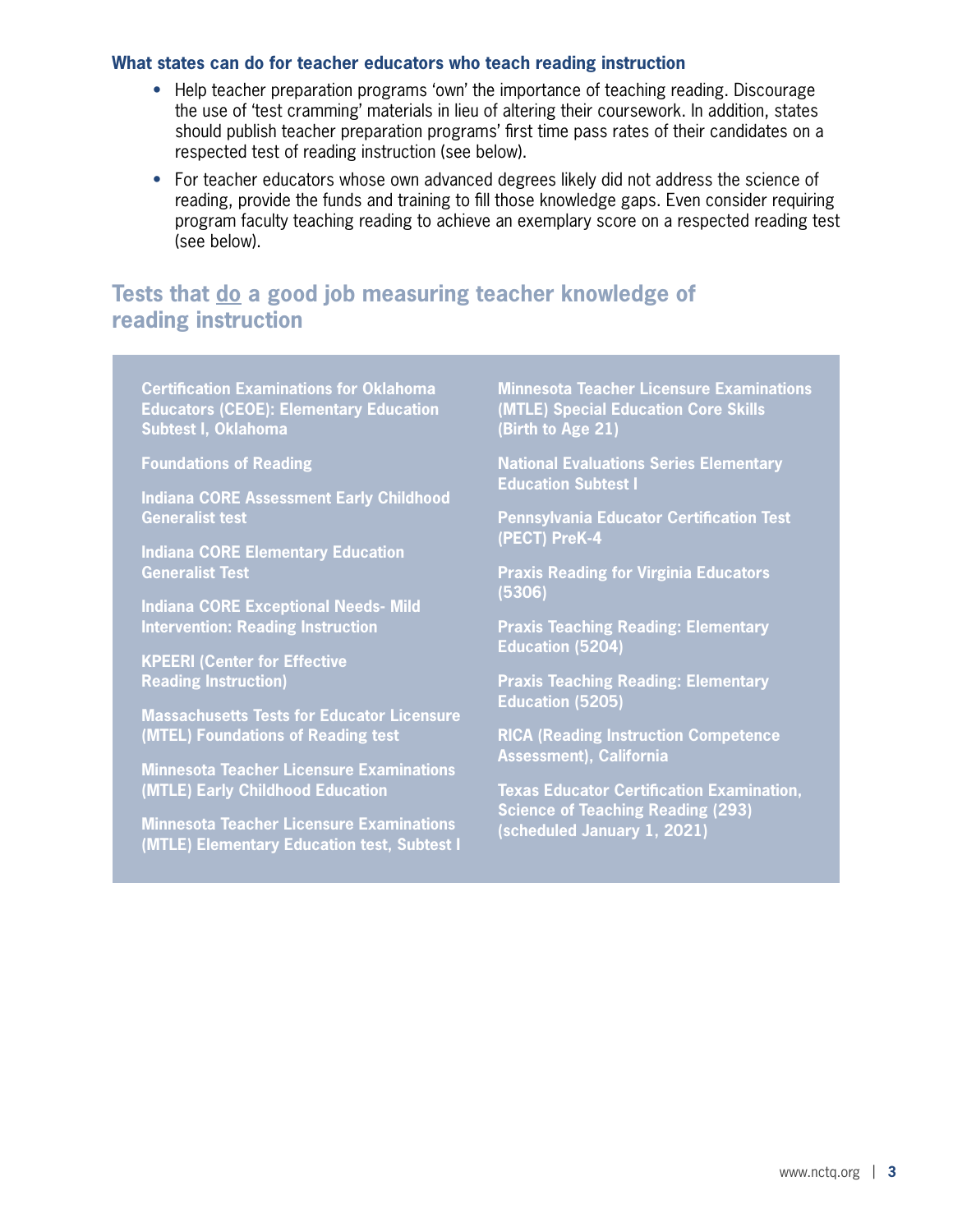#### **Tests that do not do a good job measuring teacher knowledge of reading instruction**

**Florida Teacher Certification Examinations (FTCE) Elementary Education test**

**Georgia's Assessments for the Certification of Educators (GACE) Early Childhood Education Assessment**

**Idaho's Comprehensive Literacy Assessment**

**Illinois Licensure Testing System (ILTS) Elementary Education (grades 1-6) test**

**Missouri's Educator Gateway Assessment (MEGA): Elementary Education Multi-Content test**

**New York State Teacher Certification Exams (NYSTCE) Multi-Subject (Grades 1-6), Part One: Literacy and English Language Arts**

**New York State Teacher Certification Exams (NYSTCE) Teachers of Early Childhood (Birth-Grade 2)**

**Praxis Content Knowledge for Teaching (7801): Reading and Language Arts subtest (7802)**

**Praxis Early Childhood Education (5025) test**

**Praxis Elementary Education: Content Knowledge (5018)**

**Praxis Multiple Subjects (5001): Reading and Language Arts subtest (5002)**

**Praxis (5203) Teaching Reading: Elementary Education test**

**Texas Examinations for Educator Standards (TExES) Core Subjects EC-6 (291) test**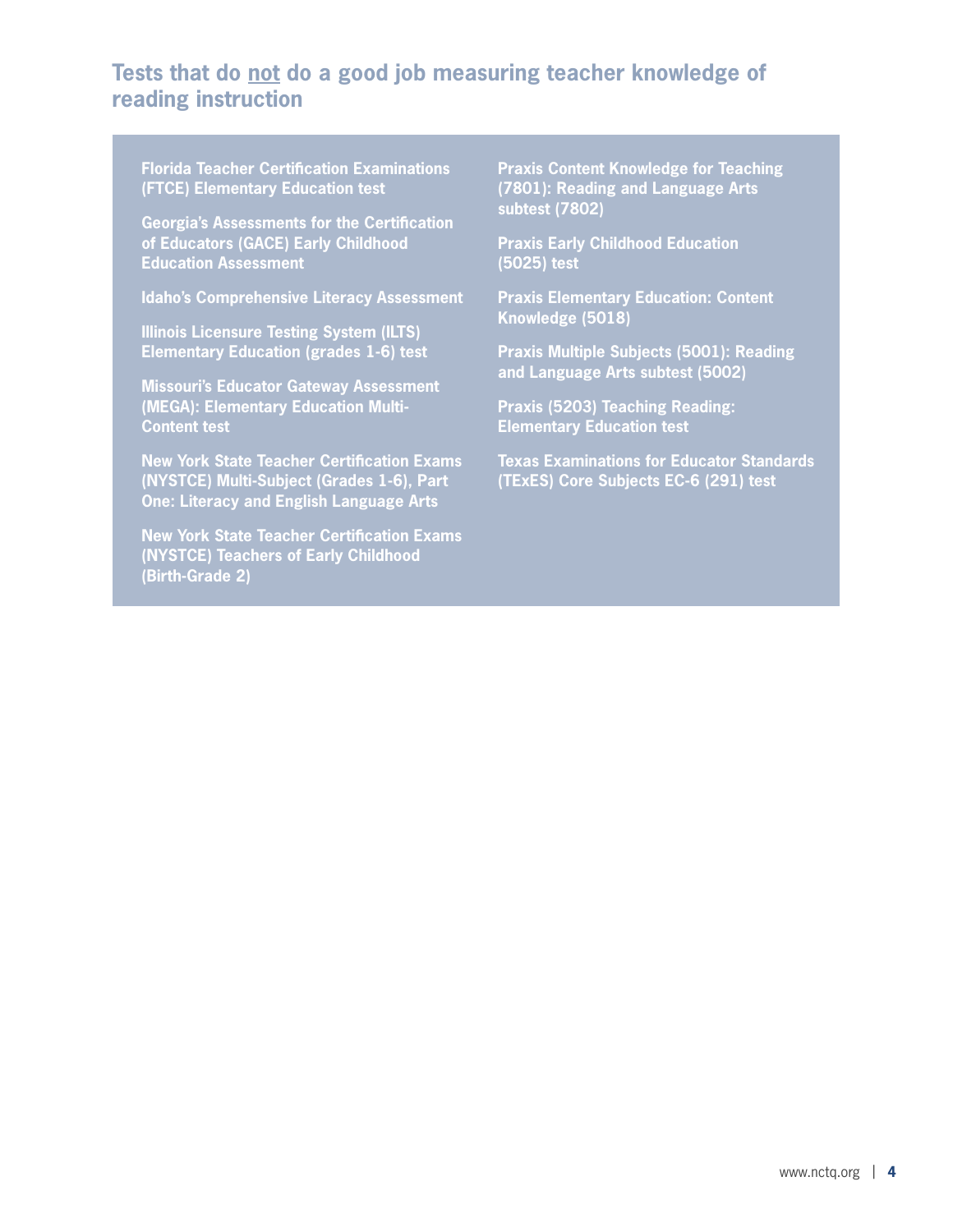

## **Recommend to school districts the best tools for assessing their students' reading skills.**

States are in an ideal position to recommend to their districts high quality validated **assessment tools** as well as validated **diagnostic surveys** for use throughout elementary grades. External tests will help school districts determine how best to support their teachers and if the curriculum is itself sufficient. In addition to curriculum-based assessments, these tools will help teachers to assess reading skills and better plan instruction.

Assessments can serve a number of purposes: screening, diagnostic, progress monitoring, and outcome evaluation.

**Screening assessments** provide information about the knowledge and skills base of the student. They are useful for determining the most appropriate starting point for instruction and for planning instructional groups. A number of states mandate them at the beginning, middle, and end of the year as part of their multi-tiered system of support procedures to identify those students who are at the most risk of reading failure.

**Diagnostic assessments** identify a student's strengths or weaknesses in specific skills. Diagnostics are the next logical step if a student is identified by the screener for being at risk of reading failure. They help in pinpointing the lowest deficit skill and the starting place for intervention.

**Progress monitoring** tools serve to guide the specific focus of instruction by periodically checking to see if progress toward mastery is being made as a result of the instruction or intervention. There are different frequencies for administering a progress monitor, depending on the type and frequency of the intervention itself.

**Outcome evaluation** is often used at the end of a unit of study. It is a form of summative assessment to gauge whether students have met learning objectives for a specific content area. State end-of-year tests are a type of outcome evaluation. Outcome assessments may be useful in guiding teachers and school leaders in evaluating effectiveness of instruction and curriculum.

The following are recommended assessment tools and surveys for these different purposes:

#### **Recommended assessment tools and surveys**

These recommended tools are commonly used; address the relevant grade spans; and receive generally high marks in classification accuracy, technical standards (e.g., reliability and validity), and usability features from the National Center on Intensive Intervention at American Institutes for Research (NCII). Note that this rating source provides useful insight, but requires some in-depth exploration, as not every test adequately addresses every skill or grade span. NCII's tools charts can be a useful resource for examining the quality of assessment tools.

| <b>Assessment</b>                                                                           | <b>Source</b> | <b>Administration</b><br><b>Format</b> | <b>Screening</b><br><b>Assessments</b> | Diagnostic<br><b>Assessments</b> | <b>Progress</b><br><b>Monitoring</b> | <b>Outcome</b><br><b>Evaluations</b> |
|---------------------------------------------------------------------------------------------|---------------|----------------------------------------|----------------------------------------|----------------------------------|--------------------------------------|--------------------------------------|
| Individual Growth & Development<br>Indicators (IDGI); primarily for<br>infants and toddlers | Renaissance   | teacher<br>directed                    |                                        |                                  |                                      |                                      |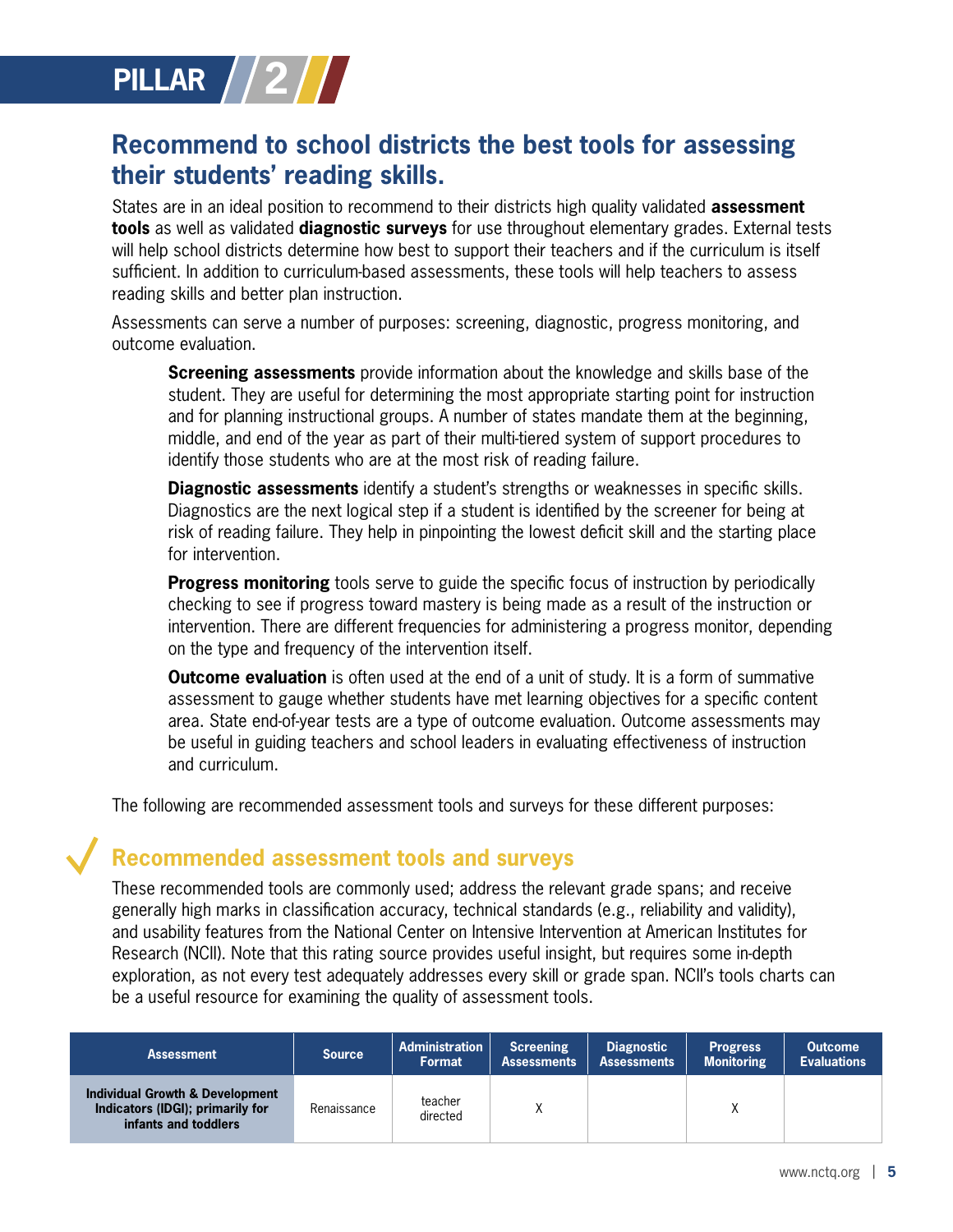| <b>Assessment</b>                                                                                                                                        | <b>Source</b>                                                           | <b>Administration</b><br><b>Format</b> | <b>Screening</b><br><b>Assessments</b> | <b>Diagnostic</b><br><b>Assessments</b>             | <b>Progress</b><br><b>Monitoring</b> | <b>Outcome</b><br><b>Evaluations</b>                                  |
|----------------------------------------------------------------------------------------------------------------------------------------------------------|-------------------------------------------------------------------------|----------------------------------------|----------------------------------------|-----------------------------------------------------|--------------------------------------|-----------------------------------------------------------------------|
| <b>Preschool Early Literacy</b><br><b>Indicators (PELI)</b>                                                                                              | Acadience                                                               | teacher<br>directed                    | X                                      |                                                     |                                      |                                                                       |
| <b>Rapid Automatized Naming (RAN)</b>                                                                                                                    | multiple<br>sources                                                     | teacher<br>directed                    | $\mathsf X$                            | may be part<br>of a bigger<br>diagnostic<br>battery | X                                    |                                                                       |
| <b>Acadience (aka DIBELSNext)</b>                                                                                                                        | Acadience                                                               | teacher<br>directed                    | X                                      |                                                     | X                                    |                                                                       |
| <b>AIMSweb</b><br>(Spanish version available)                                                                                                            | Pearson<br>Assessments                                                  | teacher<br>directed                    | X                                      |                                                     | X                                    |                                                                       |
| <b>DIBELS 8</b><br>(Spanish version available)                                                                                                           | University of<br>Oregon                                                 | teacher<br>directed                    | Χ                                      |                                                     | Χ                                    |                                                                       |
| easy CBM                                                                                                                                                 | University of<br>Oregon                                                 | teacher<br>directed                    | X                                      |                                                     |                                      |                                                                       |
| <b>Fastbridge (also called FAST)</b>                                                                                                                     | <b>Illuminate</b><br>Education                                          | computer,<br>adaptive                  | X                                      |                                                     | X                                    |                                                                       |
| iReady (grades 3-4)                                                                                                                                      | Curriculum &<br>Associates                                              | computer,<br>adaptive                  | X                                      | Χ                                                   | X                                    | Χ                                                                     |
| <b>Letter Sound Fluency</b>                                                                                                                              |                                                                         | teacher<br>directed                    | X                                      |                                                     | X                                    |                                                                       |
| <b>LETRS Spelling Inventory</b>                                                                                                                          | Voyager<br>Sopris-West                                                  | teacher<br>directed                    |                                        | Χ                                                   |                                      | might be used<br>to assess<br>mastery of<br>phonics skill<br>sequence |
| <b>Beginning and Advanced</b><br><b>Decoding Surveys (intended for</b><br>middle of 2nd grade through<br>adults)                                         | <b>Really Great</b><br>Reading                                          | teacher<br>directed                    | not normed for<br>screening            | Χ                                                   | X                                    |                                                                       |
| <b>PAST (Phonological Awareness</b><br><b>Screening Test)</b>                                                                                            | David Kilpatrick                                                        | teacher<br>directed                    |                                        | Χ                                                   | Χ                                    |                                                                       |
| <b>Assessing Reading: Multiple</b><br><b>Measures (reference for various</b><br>assessments, primary, upper<br>elementary, and some through<br>grade 10) | Consortium<br>On Reaching<br>Excellence in<br>Education, Inc.<br>(CORE) | both                                   | Χ                                      | Χ                                                   | Χ<br>(Phonics Survey<br>only)        | Χ                                                                     |
| <b>Comprehensive Test of</b><br><b>Phonological Processing</b><br>(CTOPP-2) (ages 4-24)                                                                  | <b>WPS Publishing</b><br>Pro-Ed<br>Pearson Clinical                     | teacher<br>directed                    |                                        | X                                                   |                                      |                                                                       |
| <b>Acadience Reading Diagnostic</b><br>(formerly DIBELS deep)                                                                                            | Acadience                                                               | teacher<br>directed                    |                                        | $\mathsf X$                                         |                                      |                                                                       |
| <b>State or District Assessments</b>                                                                                                                     |                                                                         | computer and/<br>or pencil-paper       |                                        |                                                     |                                      | X                                                                     |

## **Not recommended**

There are a number of tools which do not align with the principles of the science of reading. The tools in this list, while popular in many schools, rely on the three-cuing system of reading words, a method that is not supported by consensus research. Most notable of these are **Running Records**, **Fountas and Pinnell**, **Benchmark Assessment System (BAS)**, and the **Developmental Reading Assessment (DRA)**.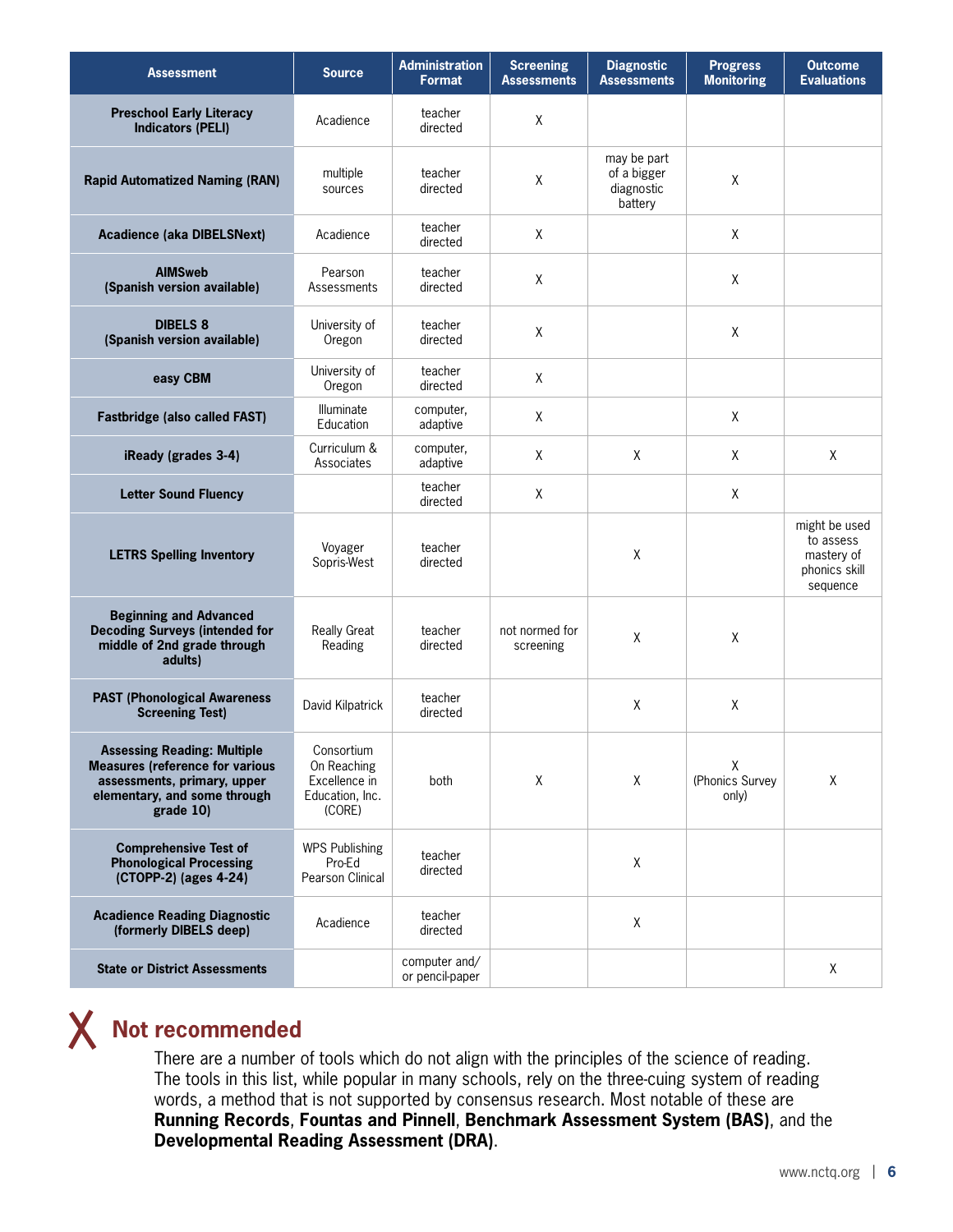

## **Evaluate and recommend effective instructional materials.**

Teachers should not be expected to implement their own approach to teaching reading. They need experts to curate approaches, curricula, and materials that are research based, field-tested, and revised based on student performance. States and their school districts are in a good position to enter into this work, but it may be most efficient for a state to set up a committee to conduct a full review of the available materials.

An ideal panel should not only include educators, but also reviewers who have a strong background in reading research and who can keep the process faithful to the research, as well as practitioners more likely to be familiar with a broad array of materials on the market.

As a starting point, it is worth checking out independent reviews of materials. No organization has reviewed all available programs and there can be considerable debate as to the conclusions of some reviews (e.g., a study by What Works Clearinghouse finding positive impacts from Reading Recovery **set off a firestorm**. Keep in mind that the reviews consider different elements associated with quality.

- The **What Works Clearinghouse** (WWC)—part of the **Institute of Education Sciences**  (IES)—gives effectiveness ratings to interventions, such as reading programs, based on the number of high-quality studies such as randomized controlled trials and those with a treatment and comparison group, and the findings from those studies. WWC **intervention reports** document the cost of commercial products, if known, but do not discuss their alignment with scientific research on early reading.
- **EdReports** (a nonprofit which trains classroom teachers to conduct comprehensive reviews of materials) approaches its reviews from the perspective of alignment and fidelity to College and Career Ready standards, with reviews specific to each grade level. On the topic of early reading, EdReports considers a program's adherence to foundational skills as well as the capacity of materials to build knowledge in young readers, a reasonable proxy for efficiency and effectiveness. It does not consider cost or the academic outcomes reported by various studies.
- **Student Achievement Partners** (a nonprofit that is new to the review process) has only recently started reviews of curricula. It specifically examines materials for their alignment and fidelity to the scientific research on reading, as a proxy for efficiency and effectiveness, but like EdReports does not look at cost or the academic outcomes reported by various studies.

It may be necessary to recommend a group of programs in order to meet all of the instructional needs, combining a program for building foundational skills with one for building vocabulary, knowledge, and comprehension. There may also need to be programs to supplement instruction in spelling, grammar, and writing instruction.

Remember, no matter how good a program is, it will still need to be delivered by a knowledgeable teacher (Pillar 1!), who in turn will require external support (Pillar 4!).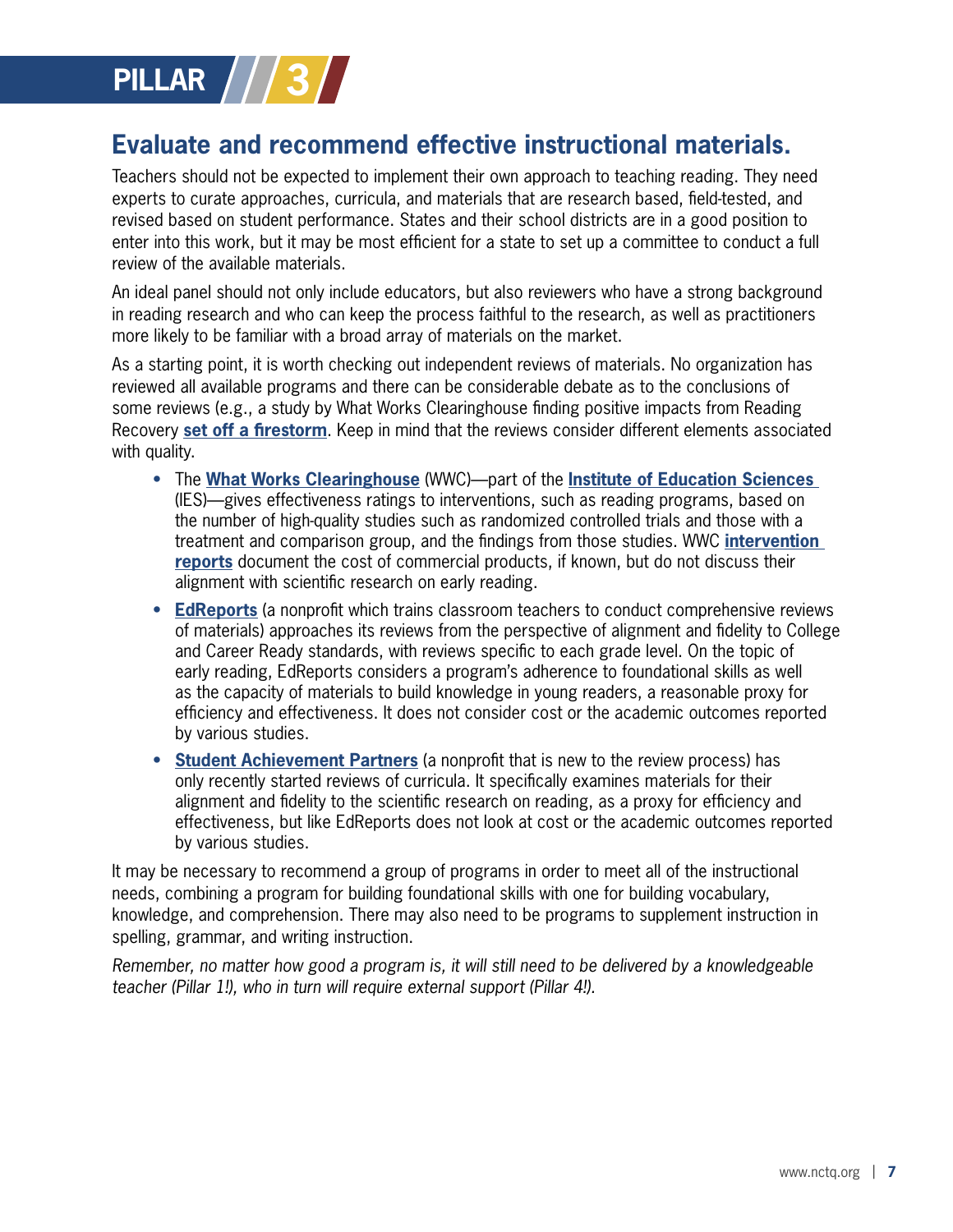#### **Helpful resources that outline the parameters of effective reading instruction include:**

**Put reading first: The research building blocks for teaching children to read.** This booklet from the National Institute for Literacy, the U.S. Department of Education, and the National Institute of Child Health and Human Development offers teachers a summary of the 2000 National Reading Panel's findings and recommendations on how to implement them in the classroom.

**Foundational skills to support reading for understanding in kindergarten through 3rd grade.** This IES Practice Guide is based on a review of research picking up where the National Reading Panel (NRP) left off. In addition to affirming the NRP's findings, this guide highlights the importance of academic language and other essential components. Its recommendations, paired with the key components of literacy identified by the National Reading Panel, can provide a useful framework for evaluating whether reading and language arts instructional materials align with the hallmarks of effective reading instruction.

**Structured literacy and typical literacy practices: Understanding differences to create instructional opportunities.** This guide by Dr. Louise Spear-Swerling provides sample activities for specific literacy components, such as phonemic awareness.

**Reading program and lesson checklist.** This checklist from Dr. Deborah Glaser identifies specific content that should be included in reading program lessons including phoneme awareness, decoding, fluency, vocabulary, and comprehension.

**The science of reading.** This guide by Tennessee Score offers guidelines around the components of reading instruction, and makes the case for why instruction steeped in the science of reading matters.

#### **Curriculum Review Protocols**

Consider these protocols and tips to guide reviews of curricula for their instruction on foundational skills. NCTQ will be providing a protocol for assessing curricula on vocabulary, comprehension, and knowledge building.

- ® **Materials from EdReports**
	- **Quality Instructional Materials Tool: English Language Arts K-2 Review Tool**
	- **4 ways to know if you're using quality foundational skills materials**
- ® **Webinar from Student Achievement Partners**
	- **Comparing Reading Research to Program Design**
- ® **Materials from the University of Oregon's Center on Teaching and Learning**
	- Core Reading Programs
		- **REVISED Consumer's Guide to Evaluating a Core Reading Program Grades K-3: A Critical Elements Analysis**
		- **REVISED Skills Trace**
	- Supplemental and Intervention Programs
		- **Consumer's Guide to Evaluating Supplemental and Intervention Reading Programs Grades K-3: A Critical Elements Analysis**
		- **Items for Analysis of K-3 Intervention Programs**
		- **Skills Trace**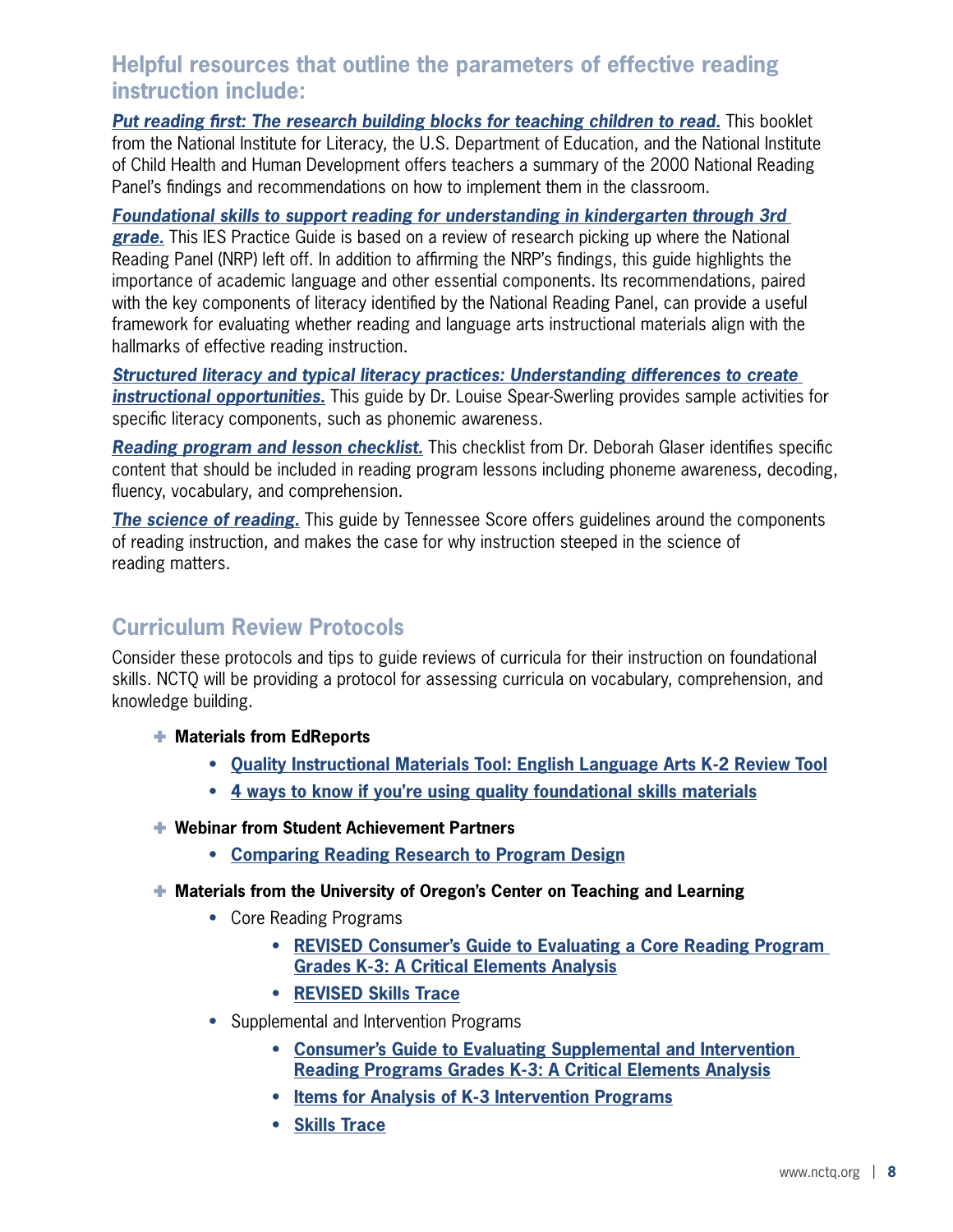

## **Give resources to districts that allow them to provide external supports to their classroom teachers in reading.**

Teachers need extra support to meet the needs of children who are learning to read, particularly for students who are really struggling or who may be dyslexic. Here are smart ways for states to play a role:

- Provide resources for job-embedded support from state-approved organizations trained to deliver the science of reading to classroom teachers (e.g., **CORE/Pivot**, **LiteracyHow**, and **95 Percent Group**)
- Launch a state-based organization to provide training and oversee reading progress (e.g. **California Reading and Literature Project**, **Project R.I.S.E** in Arkansas, **Tennessee SCORE**, **Ohio's Literacy Academies**). These state-run programs are particularly helpful for building internal systems-wide knowledge and support that includes administrators and principals.
- Provide resources for school-based, well trained reading coaches.
- Provide resources for teachers to understand how to interpret data, and then encourage regularly scheduled data meetings (e.g., Professional Learning Communities) and other datadriven processes.
- Establish a list of acceptable vendors whom districts can use to provide comprehensive professional development in reading science to already licensed pre-K, elementary, and special education teachers.

The following professional development resources are recommended by this guide's Expert Panel. This list (a mixture of print, online, and face-to-face) is not intended to be comprehensive, but it should give states a place to start:

#### **Want to learn more about the push for better reading instruction?**

Check out these lists of articles.

- ® **Emily Hanford's stories on reading**
- ® **Contemporary Pieces Contributing to a Ray of Sunshine for Improved Reading Outcomes**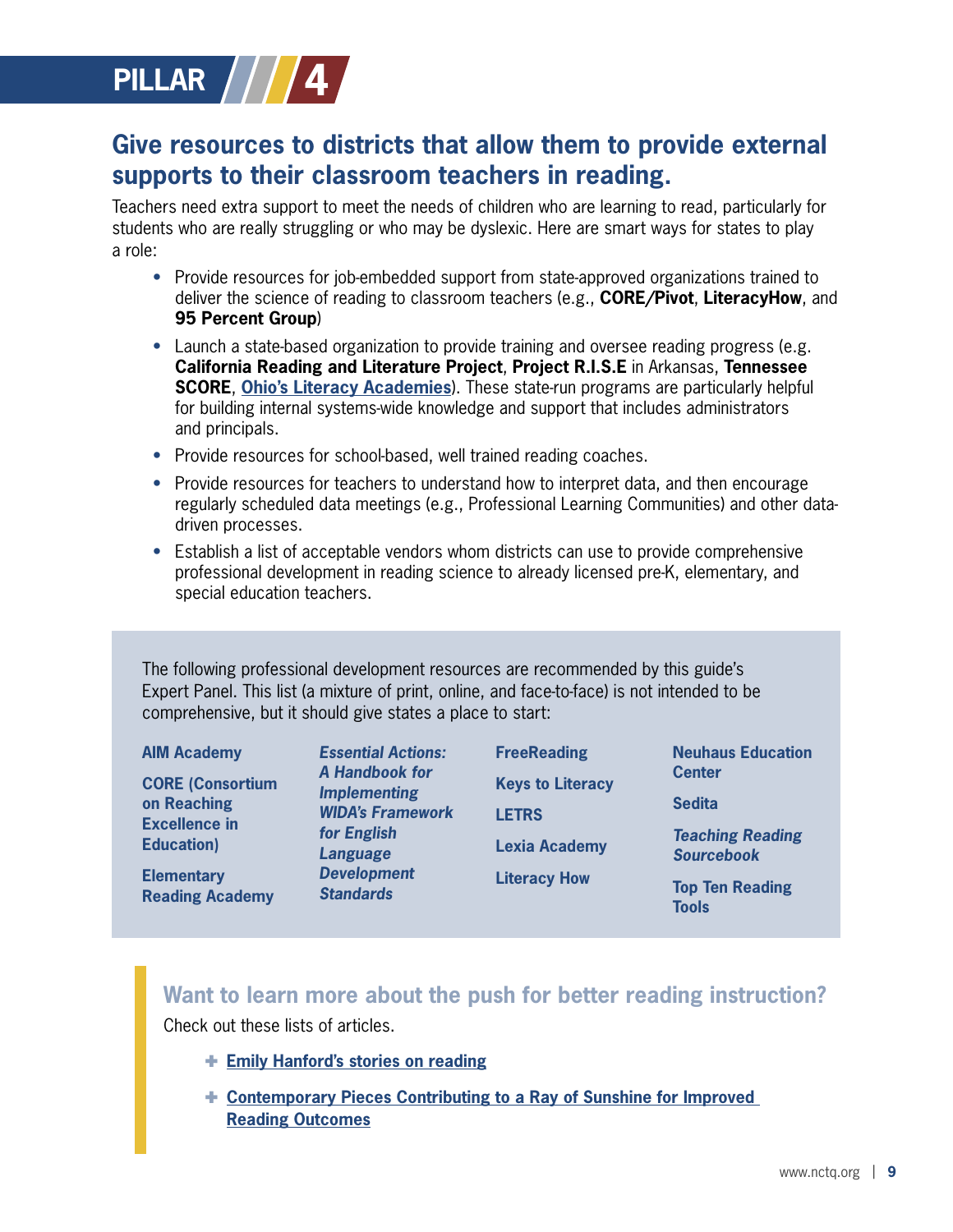## **Behind this guide**

The following researchers and practitioners helped produce this guide:





**Claude Goldenberg, Ph.D.**, is the Nomellini & Olivier Professor of Education, emeritus, at Stanford University. He is a former junior high and first grade teacher. Dr. Goldenberg has conducted research and published articles and books on the academic achievement of English learners, especially their literacy development.

**Deborah R. Glaser, Ed.D.**, received her doctorate in Curriculum and Instruction with a specific focus on reading and school reform from Boise State University. During Dr. Glaser's 40 years in education she has been a classroom and learning disability instructor and administrator, and has assisted universities with the development of research-based reading curriculum and established training and consultation programs to support the success of state and local reading initiatives. Dr. Glaser's publications include LETRS Foundations: Introduction to Language and Literacy (coauthored with Louisa Moats), and the online reading course The Reading Teacher's Top Ten Tools, among others.



**Edward J. Kame'enui, Ph.D.**, is Dean-Knight Professor Emeritus and Founding Director of the Center on Teaching and Learning (CTL) at the University of Oregon. He is a former special education teacher. Dr. Kame'enui served as the Founding Commissioner of the National Center for Special Education Research (NCSER) at the Institute of Education Sciences (IES), co-authored the 1998 Reading/Language Arts K-12 Curriculum Framework for the California Department of Education, directed several national federal reading research initiatives, spoke at the White House, and served on the original advisory boards for the PBS television shows "Between the Lions" and WETA's "Reading Rockets."



**Kelly Butler** is the Chief Executive Officer of The Barksdale Reading Institute (BRI). Kelly spearheaded BRI's development of The Reading Universe©, a detailed scope and sequence for training teachers on how to deliver sequential, systemic, explicit reading instruction. Ms. Butler is the author of two statewide studies and developed a subsequent statewide initiative to improve teacher preparation programs focused on early literacy instruction in Mississippi's 15 public and private universities. A former high school teacher in the Greenwich, Connecticut Public Schools, Ms. Butler holds a bachelor's degree in Special Education from The University of Alabama and a master's degree in Administration, Planning, and Social Policy from Harvard University.



**Linda Diamond** is the author of Teaching Reading Sourcebook used in university teacher preparation courses and K-12 professional development. She is president and founder of Consortium on Reaching Excellence in Education (CORE), a professional learning organization that serves schools, districts, and state agencies to improve literacy and math achievement for all students. Previously, Ms. Diamond served as a K-12 district administrator, a middle school and elementary principal, and a high school teacher.